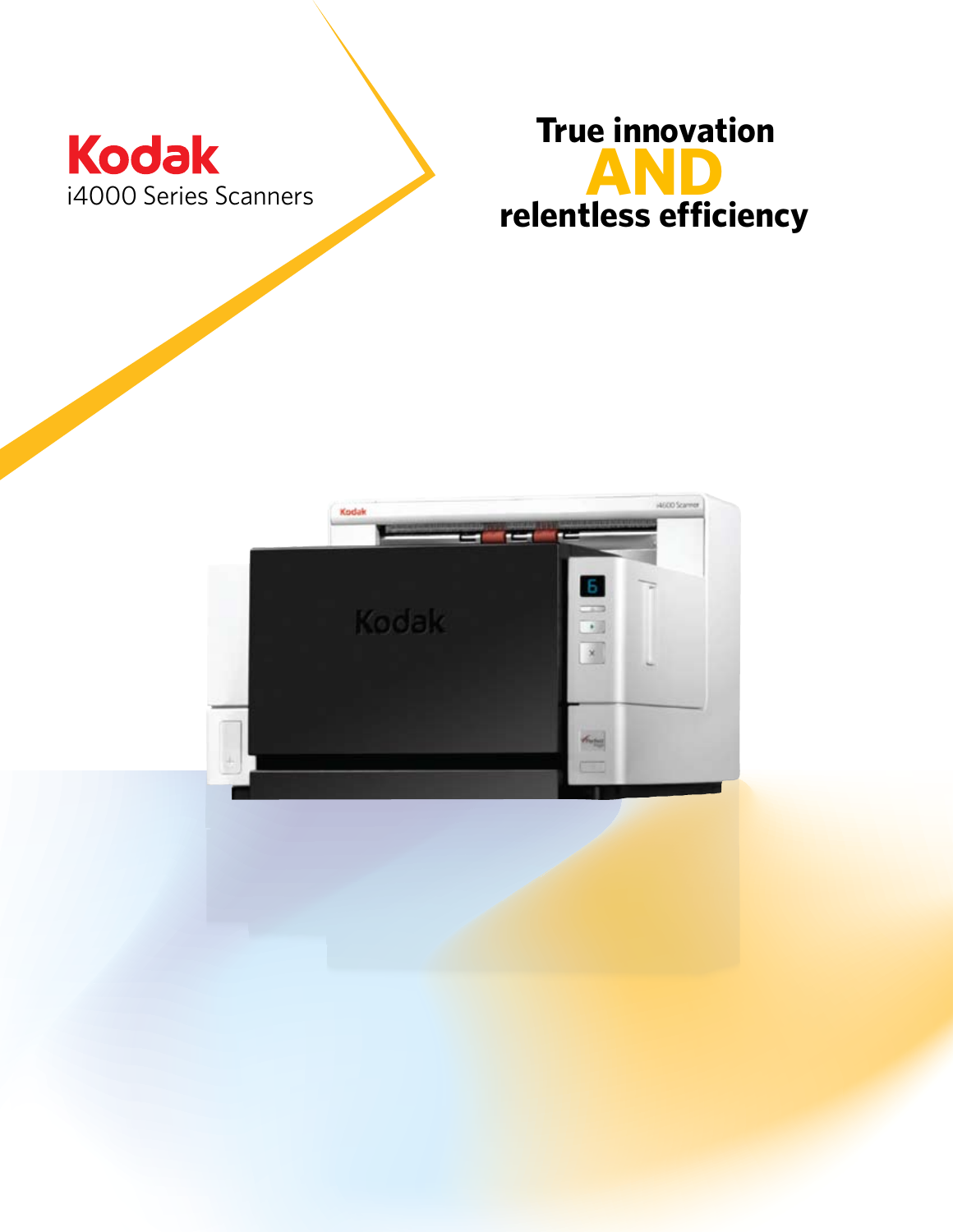# TURN CHAOS INTO EFFICIENCY AND efficiency into advantage.

Digitizing and managing a whirlwind of documents just got easier. With the most versatile capture solution Kodak has ever built, you'll be ready for production scanning the day you open the box. Introducing the all-new **Kodak** i4000 Series Scanners. We took everything we've ever learned about document management and built an entirely original platform to help you control information, automate processes, and take productivity to new heights.

It's time for a solution that will meet your needs today **AND** grow to meet your needs tomorrow. It's time for you **AND** Kodak



**We could say "lower costs," but we thought you might want to know just how much lower.**

Total cost of ownership — including list price, service, daily duty cycles, consumables, and additional image processing costs — is up to 59 percent less than similar non-Kodak scanners.\*

Consumables for similiar non-Kodak scanners can cost up to 8 times more, per 500,000 scans.\*



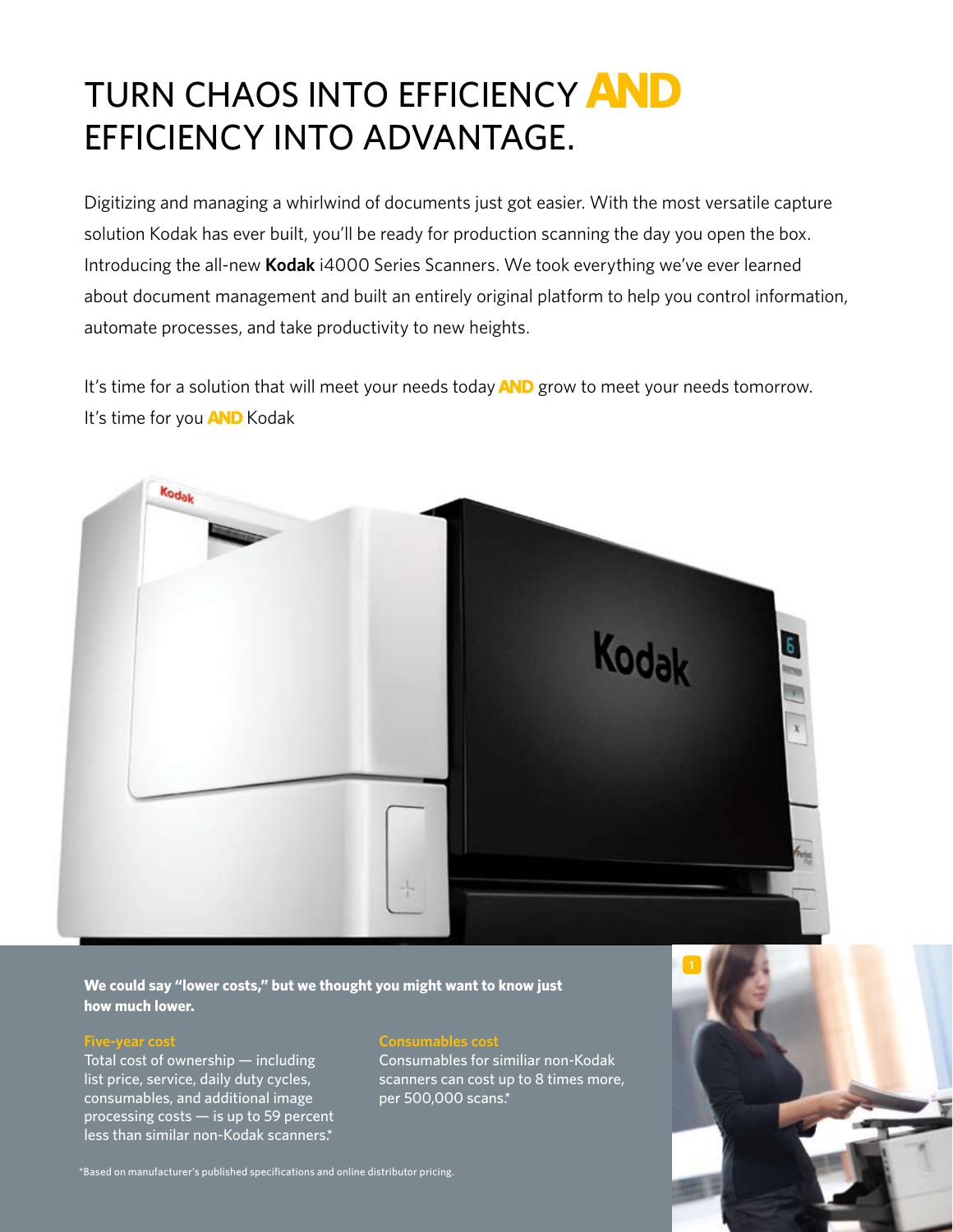It's tough. It's simple. And it was engineered from scratch by listening to your needs, then delivering on every one of them. Just look below and decide what you're looking for from a document capture solution, then learn how the new **Kodak** i4000 Series Scanners can give it to you.

#### **Simplicity and ease of integration**

Kodak's Smart Touch Feature delivers out-of-the-box productivity that easily automates multiple tasks with powerful "one touch" scanning.

Ergonomic design for easier loading and unloading.

Our new capture platform allows easy upgrades and simple integration with your new IT strategy or existing process.

Output to multiple file formats and destinations, and scan to other applications.

### **Worry-free, consistent image quality**

Kodak's Perfect Page Technology makes adjusting scanner settings a thing of the past.

Perfect Page image processing provides exceptional scans and images time after time, even from less-than-perfect documents, reducing the need for rescans and post-image processing.

Streak Filtering corrects for real-world conditions you can't control, such as dust.

## **Longevity and ease of mind**

When volume increases, enhanced functionality and speed are easily added it's the only scanner series in its class that allows field upgrades.

Rugged design and steel-welded frame ensure high performance and reliability.

**Kodak** Service and Support helps you keep things running smoothly.

## **More efficiency, less downtime**

Maintains full rated speed with valuable features like Auto Orientation, Auto Crop, and Skew Detection enabled. Similar features can slow non-Kodak scanners by as much as 59 percent.\*\*

SurePath Paper Handling delivers advanced feeding and stacking functions for increased performance and reduced prep time.

Meets real-world needs with virtually jamfree operation for practically any document in any condition.

Controlled Stacking neatly aligns stacks in the same order you put them in.

Reliably detects double feeds so you won't lose an image.

Smallest scanner in its class to offer a 500-sheet input capacity.

Optional A3 and A4 "tethered" flatbed scanners for added capability to scan oddsize, delicate or irreplaceable documents.



**SurePath Paper Handling automatically adjusts for a variety of document sizes and thicknesses.**

# **A complete solution from a single, trusted source**

**Hardware** - One scanner to handle almost any size, thickness or quality.

**Software** - Smart Touch and **Kodak** Capture Desktop are in the box— no third-party software to buy.

**Service and Support** - World-class service for both **Kodak** and non-Kodak products. Response time in four hours or less when necessary.



\*\*Based on benchmark testing conducted by Kodak.



#### **Less time shuffling documents means more time to get things done.**

- **1** Controlled Stacking neatly aligns stacks in the same order you put them in.
- Straight-through paper path handles long documents easily.